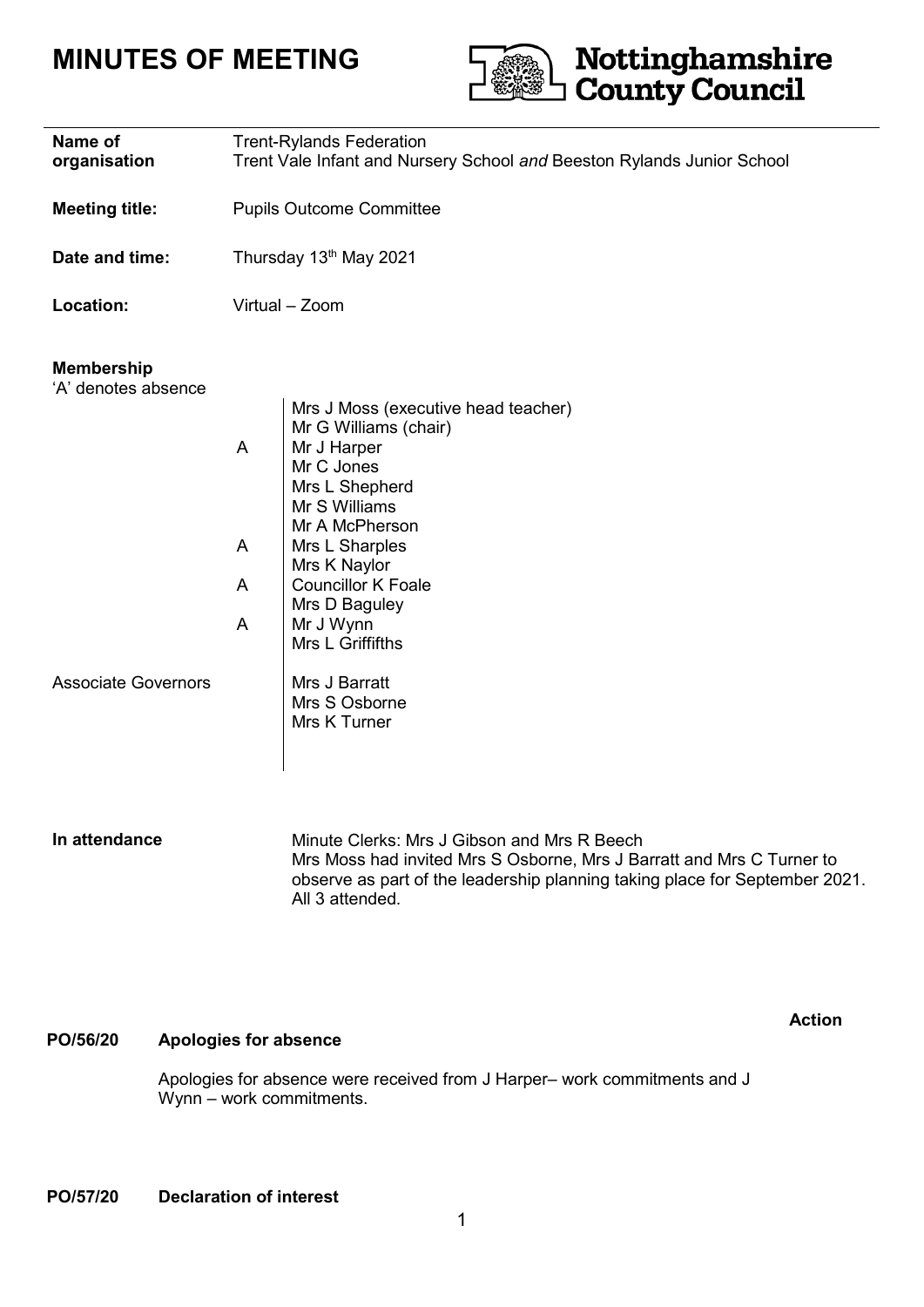Mr C Jones made a declaration of interest. Mr Jones' partner is a teacher at Trent Vale Infant and Nursery School and Beeston Rylands Junior school. Mrs S Shepherd made a declaration of interest. Mrs Shepherd's sister is a teacher at Trent Vale Infant and Nursery School.

No other declarations of interest, either direct or indirect, for items of business on the agenda were made.

#### **PO/58/20 Minutes of the previous meeting**

The minutes of the meeting held on 24<sup>th</sup> February 2021, having been circulated previously, were agreed by the chair and agreed as signed, due to social distancing.

#### **PO/59/20 Matters arising**

PUPIL VOICE AND PARENT VOICE

All children had been asked to complete a questionnaire since the school had reopened to all pupils which reflected on their experiences of school/home learning during lockdowna and the full re-opening. The results of the survey had been shared with committee members previous to the meeting. The head reported that the children expressed a full range of feelings and opinions ranging from the very positive to negative.

Parents had been surveyed using survey monkey and the head reported that the response was very positive, with parents feeling the children had a better experience than during the first lockdown, and that the focus was far more on education. The results of the survey had been shared with committee members previous to the meeting. 85% of those who repsoneded were satified and 45% very satified

### **A governor asked what the response rate from parents had been.**

There were 71 responses from a total of approx 350 children accross both schools.

### **A governor asked if there were different themes from infants to juniors.**

It was impossible to say from the parents questionnaire as they had not specified a school on their reply, but that with pupils, themes had been similar accross both schools.

### **A governor asked if there was anyhting that the staff would do differently should there be another closure.**

The head outlined strategies for simulatanious teaching of children at home and at school, particularly in upper school. She also said the school would need to develop strategies to combat 'bad habits' which have been formed at home and have impeded a quick return to the school routine.

### **The chair invited any further comments.**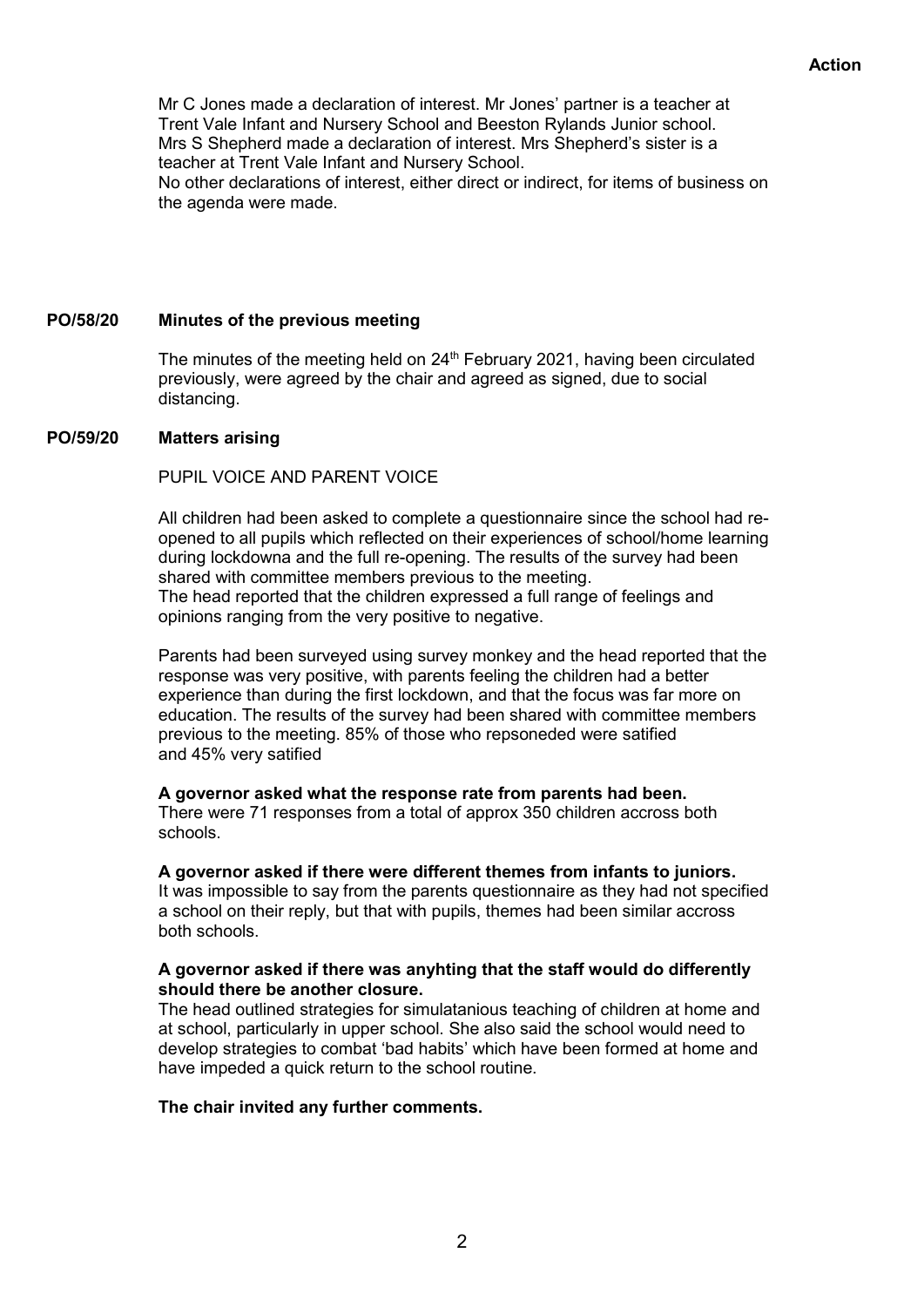#### **PO/60/21 POLICIES ON GOVERNOR HUB**

These were not all yet uploaded to Governor Hub, but that once they had all been reviewed in the current round of committees, JM would organise them and ensure they were uploaded to Governor Hub and the school website if relevant.

|          | <b>MARCH 2021 ATTAINMENT AND PROGRESS DATA FOR ALL MAIN</b> |
|----------|-------------------------------------------------------------|
| PO/61/20 | <b>GROUPS;</b>                                              |
|          |                                                             |

- **a. F1 b. F2 c. Y1 d. Y2 e. Y3 f. Y4**
- **g. Y5**
- **h. Y6**

This information had been presented as one document and had been shared with committee members previous to the meeting.

The head expanded on this information, giving greater detail and specific examples to help governors gain a better understanding of the impact 2 school closures and different children's exeriences had had on the children both individually and collectively a year groups.

Although assessment data had been gathered in December and March, it would be more useful to wait until summer assessments had been completed to give a full understanding of 'where the children are'. **These could be reviewed in the Autmn meeting.** 

# The committee agreed.

# **The chair asked if there was any evidence that schools in the local area had similar findings.**

The head responded that she had not specifically asked but that in general converstaion she had found other schools observed a backward trend in writing. This at not been the case at TRF. She said that she would ask at the upcoming heads meeting.

# **A governor asked whether staff would start to look at recovery plans now or wait until the new academic year.**

Staff would wait until they had formal data from the summer assessments. Alot of intervention was being done anecdotally as, since full re-opening, children's needs had been so diverse and individualised.

There are plans in formation for splitting upper school into 2 year group bubbles so that yr6 could concentrate on transition to secondary schools, whilst yr5 could concentrate of consolidation of skills such eg algebra and SPAG to provide a solid foundation for yr6.

The head and a member of staff both emphasised the need to pass on 'gaps in learning' to new class teachers when the children move to new classes in September.

A member of staff emphasised the importance of preassessments when starting a new topic to identify gaps in learning not yet identified.

# **The chair asked if there were any other comments.**

 **Action**

JM

JM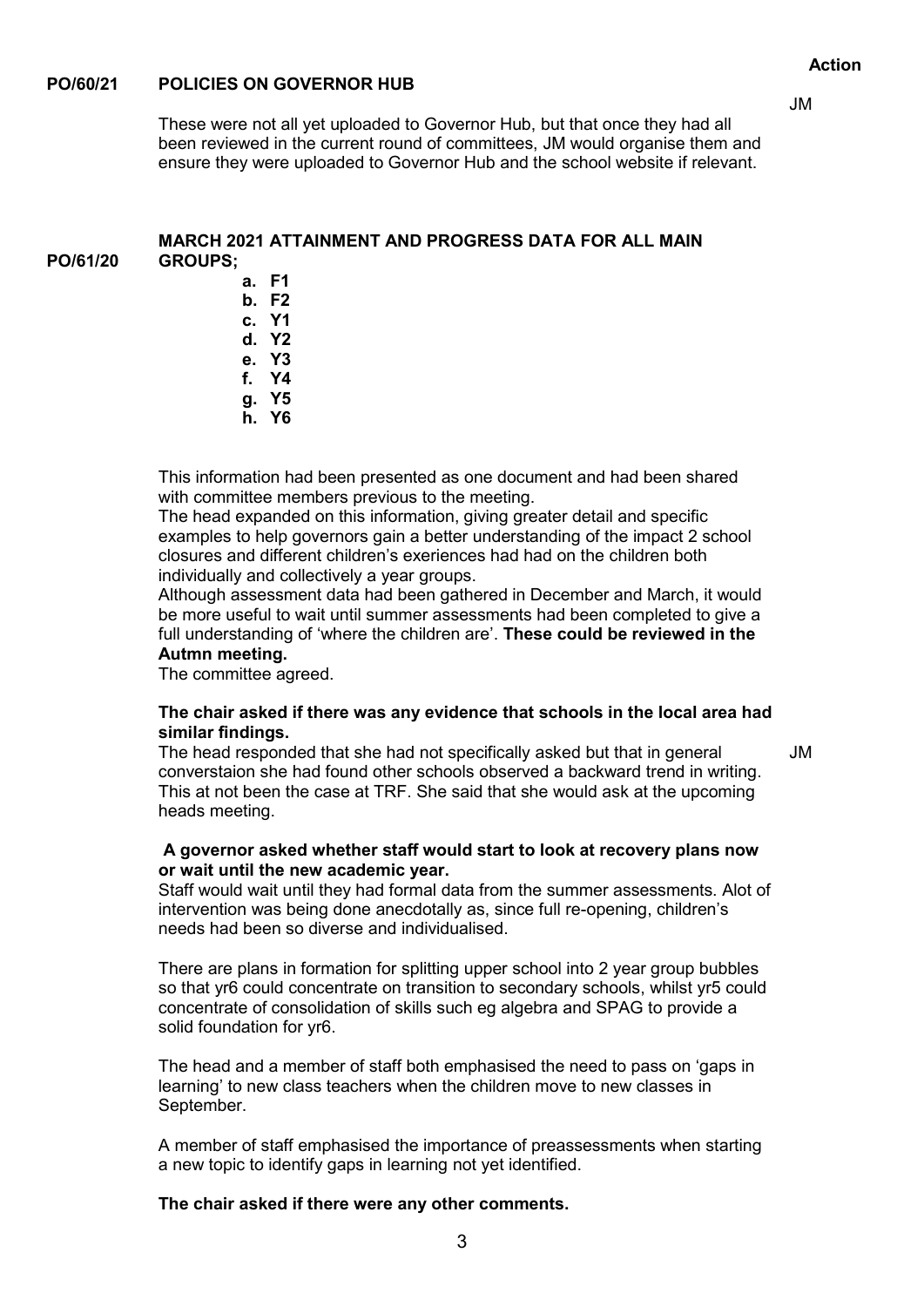# **IMPROVING OPPORTUNITIES FOR ALL STRATEGY**

### **PO/62/20**

This document had been shared with committee members previous to the meeting.

The head outlined the process by which the strategy had evolved, the main points she explained being:

- How funding planning is developing using catch up funding and the pupil premium budget, but that these run on differeing financial years.
- That information on the website needs to meet with certain requirements.
- That the plan needs to be reflective of July's data when it is available.

# **A governor asked whether the evidence that needed to be included is from national research or whether it was school based.**

The head reported that it came from the Education Endowment Foundation and was quite simple to do.

A member of staff stated that there was a requirement to include statutory Assessment data but these had not been done last year or this.

### **The chair asked for any other comments**

#### **PO/63/20 2020-21 School Improvement Plan Priority 1**

To offer immediate remote education where a class, group or small number of pupils need to self-isolate or there is a local lockdown which requires pupil to remain at home.

- a. Action Plan
- b. Remote Education Policy Spring 2021 update

Some minor adjustments need to be made as previously discussed in pupil and parent voice (PO/59/20)

#### **PO/64/20 2020-21 School Improvement Plan Priority 2**

To provide a Curriculum for Recovery to ensure the children are ready to, and know how to learn an academic curriculum; to reignite their passion for learning; to support their emotional health and well-being in the aftermath of the pandemic. To ensure staff well being is central to all decisions taken by the senior leadership team and governors

a. Action Plan

Activities had been organised by a Governor and a member of staff, with staff well being in mind.

**A governor commented that the governors should ensure that staff welfare should remain on the agenda for full governors meetings.**

**A governor asked why (on the report) social skills had not yet attained a green status.**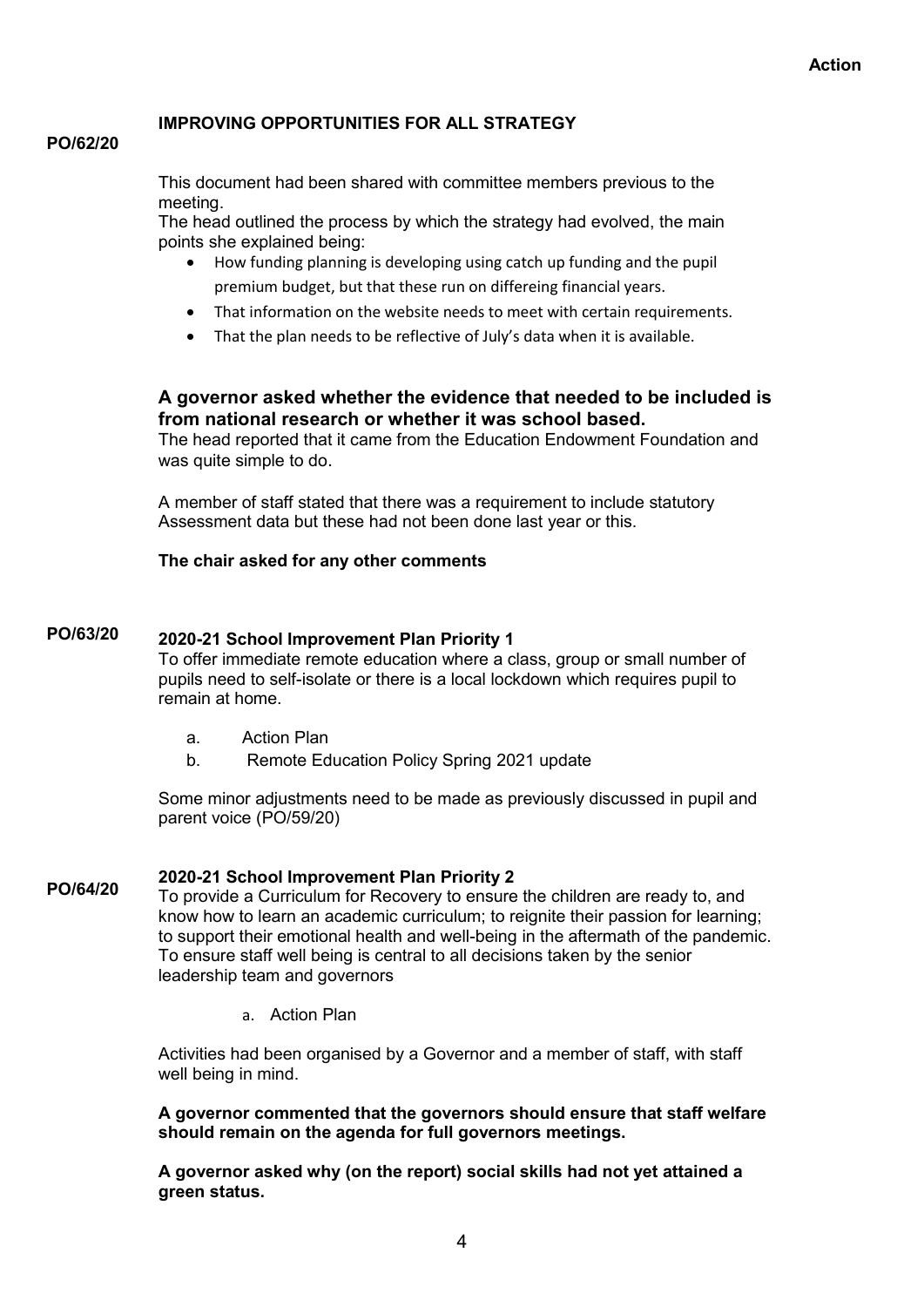The head explained that it was still a priority. Staff had noticed improvement and that this was at an acceptable rate but there was still work to do. She outlined strategies in place to combat individuals and group needs. She also briefly outlined plans in place for grouping next year as there was very little movement last year, most classes moved 'en-masse'.

#### **PO/6566/20 2020-21 School Improvement Plan Priority 3**

To make explicit to all stakeholders the values, vision and ethos of the Trent-Rylands Federation.

To identify an ideal staffing structure that can be worked towards with reorganisation and future appointments.

This document had been shared with committee members previous to the meeting.

A lot of was going on to allocate roles but that it doesn't affect the plan. A TLR for curriculum had been allocated for the next 4 terms to Mr Harper. This taked the pressure off the three heads of school to help with their development in their new roles.

**The chair commented that this was an area that the committee would need to continue to revisit as roles developed.**

#### **P/66/20 QUALITY OF TEACHING AND LEARNING**

Lesson observations and work scrutiny had not taken place as re-establishing consistancy of teachinhg and learning is the current priority. Some work had been done within year groups and that a staff meeting was planned for after half term.

#### **PO/67/20 SAFEGUARDING**

a. governor monitoring visit including confidential file audit, single central record and vulnerable pupils

C Turner to be safeguarding lead from September 2021. C Turner , L Shepherd and J Moss to arrange safeguarding governor monitoring visit for this term.

JM emplasised that safeguarding handover was the biggest job in handing over the headship.

b. Safeguarding action plan

To be reviewed.

#### **PO/68/20 ATTENDANCE**

Not relevant due to lockdown. Attendance since full reopening had been very good.

#### **PO/69/20 BEHAVIOUR**

a. Spring 2021 behaviour monitoring summary report – not relevant due to lockdown

Splitting the children in to bubbles at break times had reduced incidences.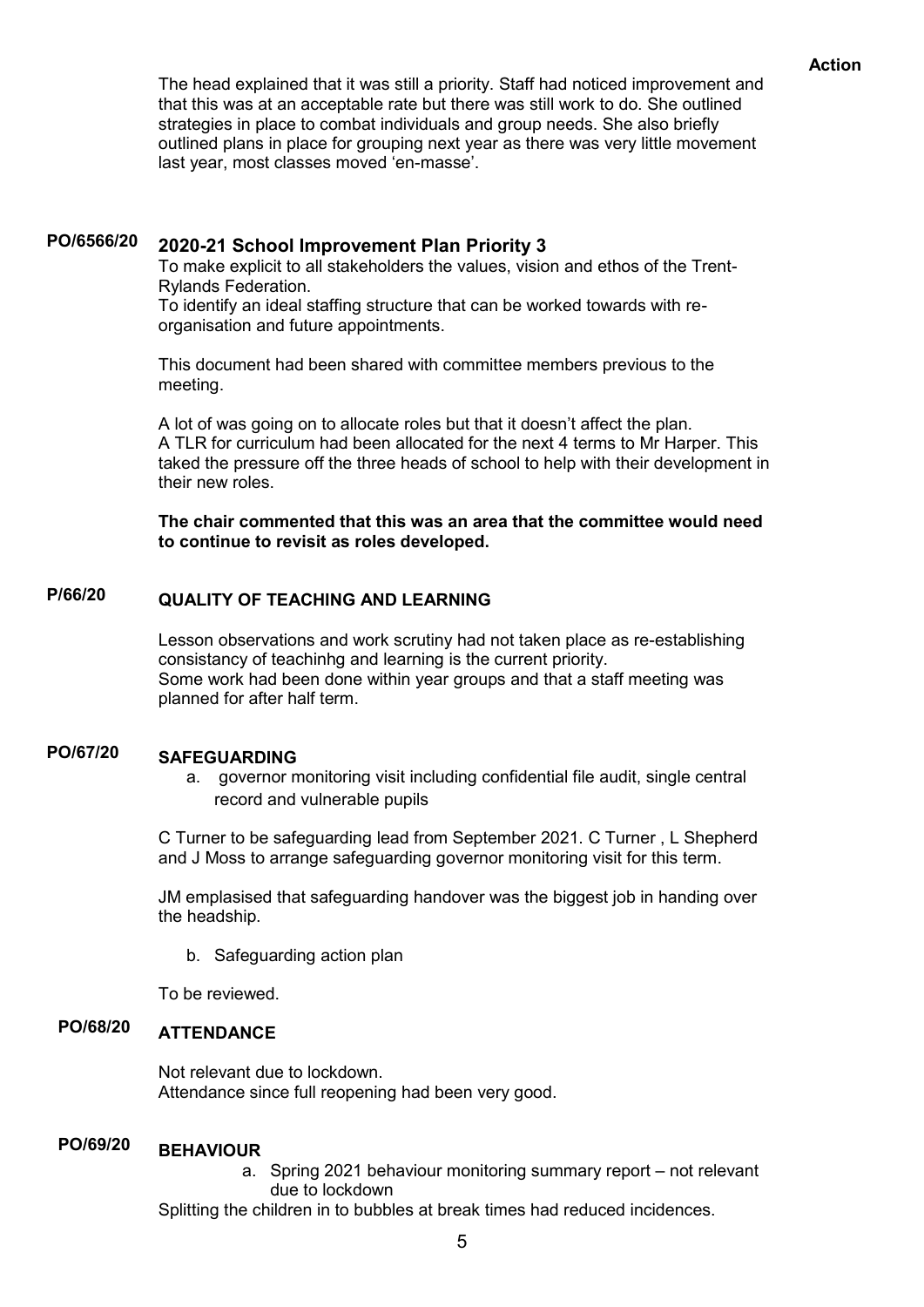**A governor asked whether lockdown had had any impact on attendance.**

The head replied that it had not.

#### **PO/70/20 Pupil voice and Parent questionnaires**

Pupils and parents had been asked to complete questionnaires about uniform. The online parent questionnaire had received 150 responses. After considering the responses the following dedisions were made.

Infants –

• relaxed sports uniform to remain

Juniors –

- Joggers or leggings in black or dark grey (no logos)
- Black shoes or trainers
- No PE kit
- Skirts / pinafore dresses / formal trousers could still be worn provided theydid not impede physical activity or could be removed for PE.

**A governor asked if this would be a permanent change to unoform policy.** The head said that it was temporary but may become permanent as there had been no negative affect on the children's learning. The lack of need to change for PE also allows for more time for physical activity and increased freedom to 'get dirty' outside.

**A governor commented that a less formal uniform allowed for more freedom of movement between indoor/outdoor and seated/physical activities without the boundary of being inappropriately dressed.**

**A governor commented that shoes should be suitable for physical activity, especially girls.**

**The chair invited any other comments.**

#### **PO/71/20 Governor monitoring visits – staffing structure?**

Zoom meetings were working well for this purpose in the current situations but could not replace face to face meetings and on-site visits in the long term.

**A governor commented that they had never visited BRJS and would arrange to do so as soon as it became possible.**

**A governor commented that, going forward, a blended approach of on-site visits and online meetings could help staff and governors better accommodate work and family commitments**.

**The chair recommended that planning governor visits and meetings was an agenda item for full governors.**